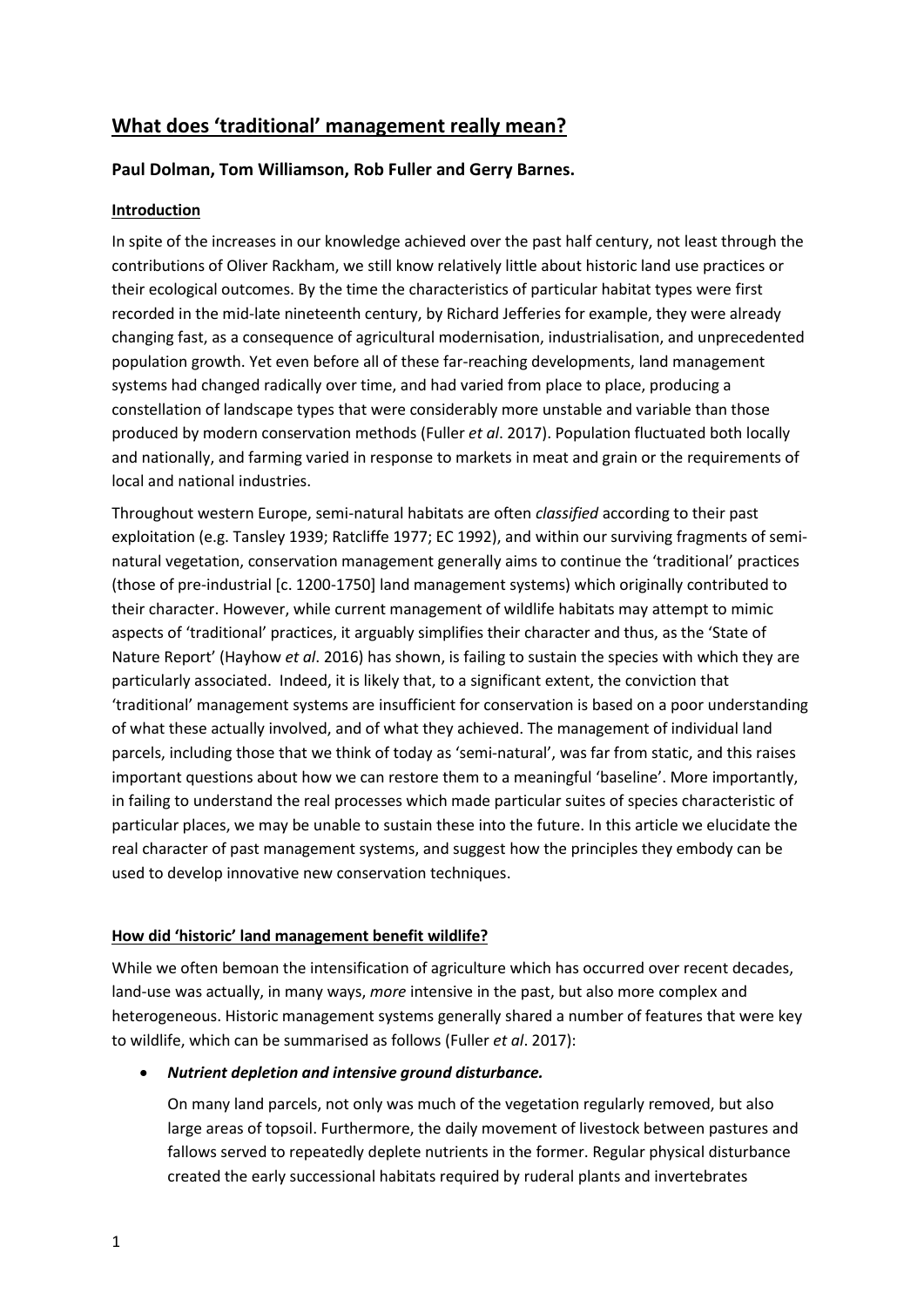associated with open ground (Key 2000; Dolman *et al*. 2012), while nutrient depletion would have slowed the subsequent rates of vegetation development, ensuring that suitable habitat was continuously available for species with limited dispersal ability.

## *Multi-scale habitat heterogeneity.*

Heterogeneity existed at numerous scales, from farming regions down to individual land parcels: this was a fortunate by-product of management, as the spatial juxtaposition of landscape elements and microhabitats is important to many specialist invertebrates with complex life histories. Examples would have included such ecotonal structures as saum and mantel at woodland margins, enriched scrub at heathland margins and terrestrial-wetland transitions (Kirby 1992, 2001; Alexander *et al*. 2005). Fine-scale heterogeneity is also important, such as within grassland and heath where the juxtaposition of exposed mineral soil, short swards, ungrazed nectar resources and well-vegetated overwintering sites are vital to many invertebrates (Dolman *et al.* 2010). In addition, historical modes of exploitation often ensured dynamic mosaics of growth stages, recovering from episodic localised disturbances, as in woods managed by coppicing. In general terms, rigorous exploitation helped to maintain suitable conditions for those species that depend upon both early *and* later successional stages.

# *Localised stability and continuity*.

Although historic management often involved regular disturbance, many land parcels were characterised by long-term stability in their overall use. In wood-pastures, for example, this benefitted many macro-fungi and species of dung beetles, as well as saproxylic and other species associated with veteran trees, that require continuity of old growth structures (Kirby & Drake 1993). The historic landscape thus provided both stability and continuity, *and* areas of rapid (and often cyclical) change.

# *Controlled grazing***.**

Grazing was, in most circumstances, intense. Livestock underpinned the arable economy by supplying manure and traction, while most farmers attempted to maximise the production of meat, milk, wool and leather. But grazing, especially its timing, was organised in ways which remain insufficiently explored. Moreover, in certain circumstances it was limited or curtailed entirely, the effects of which created the distinctive suites of species that we associate with meadows and coppices.

Below, we describe the historical management of different land types in relation to these four key features, and explain how this would have contributed to their wildlife value.

### **Heaths and other commons**

Lowland heaths are a good example of all this complexity. Most were common land, occupying areas of leached, acid soils, and with vegetation characterised by Heather *Calluna vulgaris* and *Erica* spp., Gorse *Ulex* spp., Broom *Cytisus scoparius* and grasses like Sheep's Fescue *Festuca ovina*. Modern conservation management typically aims to maintain open, treeless landscapes, dominated by Heather, suitable for birds like the Dartford Warbler *Sylvia undata*. But in the past, heaths displayed much deviation from this perceived ideal. Most developed from grazed woodland, often in prehistory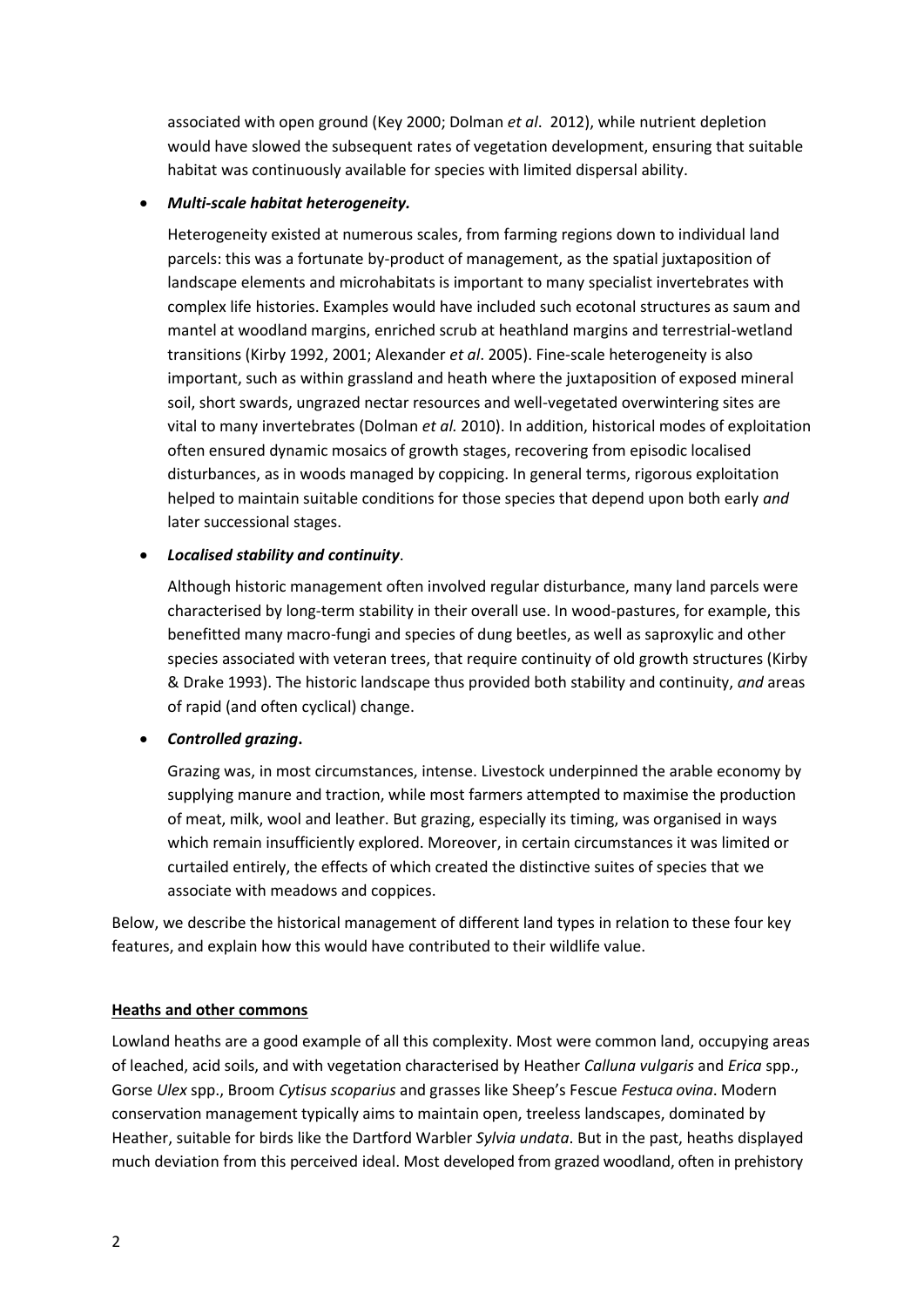(Groves *et al.* 2012) but sometimes as late as the eighteenth century. Not surprisingly, the line between wood and heath was often blurred, with wood-pasture heaths forming an intermediate and ecotonally complex landscape type once common but now largely lost (Barnes *et al.* 2007).

Heaths and downland were, for centuries, managed in a manner which ensured that they were constantly being depleted of nutrients. Current conservation policy is largely based on light grazing but heaths were usually grazed very intensively in the past, and often by Rabbits *Oryctolagus cuniculus* as well as Sheep (Sheail 1971). They usually served a vital role in 'sheep-corn' farming systems in which sheep were grazed on them by day, and folded (restricted to confined patches, with the locations being periodically changed) on arable land by night, intensively dunging it (Kerridge 1993). This practice was eroded by the adoption of new crops and rotations, and subsequently the use of artificial fertilisers.

In a similar manner, the function of heaths and other 'wastes' as major sources of fuel, something which shaped their character in critical ways, declined as canals and railways spread the use of coal throughout England (Warde & Williamson 2014). Bracken *Pteridium aquilinum*, Heather and Gorse were regularly cut for thatch, fodder and animal bedding, but mainly as fuel (Webb 1998). Thomas Blenerhasset described how Horsford Heath in Norfolk was, in the seventeenth century, 'to Norwich and the Countrye heare as Newcastle coales are to London' (Barrett-Lennard 1921). Areas might be set aside for the extraction of these materials, intermingled with those exploited by grazing. Heather was usually harvested as turves which included both the vegetation and a square of combustible roots, while burrowing Rabbits and the excavation of sand and gravel produced large areas of exposed substrates. In the late sixteenth century Cawston Heath in Norfolk was described as having

'Sand and gravell … cast upp in such great heapes uppon the playne grownd by reason of the digging therof that ther will noe grasse growe upon the said grownde in a verie long tyme' (Whyte 2009).

Heaths were, moreover, sometimes less permanent environments than we usually assume, for they might be ploughed up on a casual basis or on a long rotation, a practice especially characteristic of the East Anglian Breckland but common in other districts. A court held in 1637 heard how the demesne farmer of the manor of Blythburgh and Walberswick in east Suffolk:

Used to plow such parte of the said walke or heath as they would; & when any part thereof was sowen with corne, the inhabitants of Walberswick did not put their cattle upon such places soe sowen untill the corne was reaped … And that it appearses by the rigges and furrowes on most parte of the heath, that the same have usually byn ploughed (Ipswich Record Office HA 30: 50/22/3.1).

Our simplified understanding of 'heaths', based on observations made at a late stage in their history, is thus misleading. Heaths displayed much variation over both space and time; and recurrent disturbance, rather than long-term stability, was a characteristic feature. It is not, therefore, surprising that a biodiversity audit of Breckland revealed that of the 72 Breckland specialists at least 35 require open habitats characterised both by grazing *and* by significant levels of disturbance (Dolman *et al*. 2012). Current agri-environment schemes and reversion programmes which encourage the maintenance of a landscape of permanent and lightly-grazed heath land thus fail to deliver the crucial microhabitats and ecological processes on which biodiversity really depends.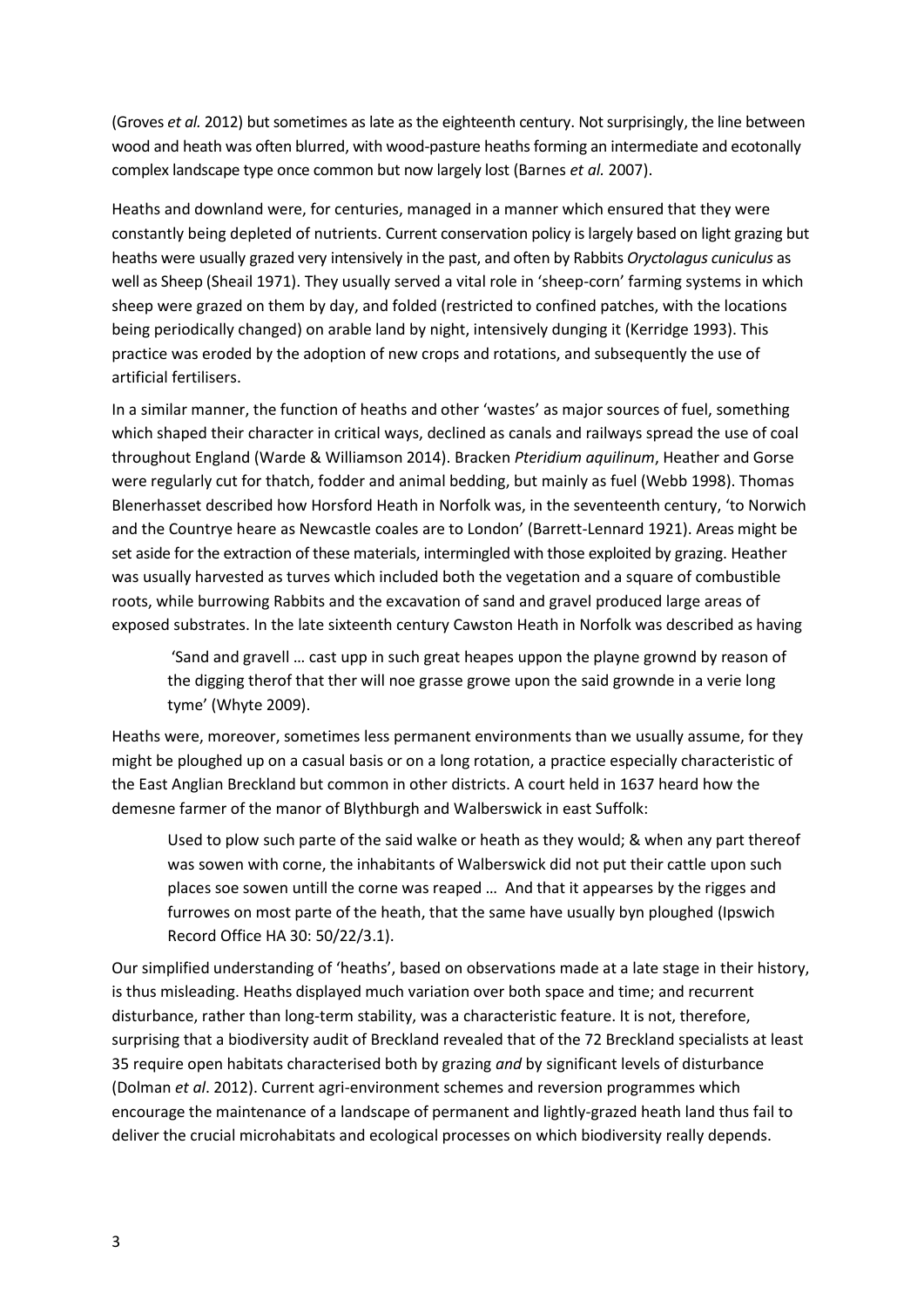Similar observations apply to other forms of common land. Fens and mires formed in valley peats, for example, were also exploited in complex ways involving a mixture of grazing and the systematic extraction of rough hay, reeds, saw sedge, and peat. Patterns of exploitation similarly changed over time, and varied from location to location, depending on demographic and market conditions, with peat extraction for example declining with the spread of coal use. Conservation management of fens has generally emphasised cutting and vegetation harvest, although in places the re-creation of turf ponds and other active interventions, mimicking the regular disturbances effected by past management, have brought particular conservation benefits.

#### **Woodlands**

Not all 'semi-natural' environments were originally common land, subject to frequent or continuous grazing, although all were intensively exploited, in complex and varied ways. Private, enclosed woods were managed by regular coppicing, something which maintained both structural and species diversity within limited areas – not least because individual woods were usually divided into separate 'fells', cut in turn. Particular herb species, such as Wood Anemone *Anemone nemorosa*, flourished through the creation of cycles of light and shade, but the prominence of such 'ancient woodland indicators' also reflected the fact that coppices were amongst the few areas in the preindustrial countryside which were not subject to any significant degree of grazing, stock being admitted only late in the rotation, if at all (Barnes & Williamson 2015). These plants have poor resistance to grazing and were thus probably uncommon in the *grazed* woodlands from which most coppices were originally enclosed, in the early middle ages.

As in other contexts, assemblages we value today were largely the consequence of management systems, rather than being in any meaningful sense 'natural'. The dominance of oak *Quercus* spp. as a timber tree resulted from deliberate selection or planting, and the understorey was also modified by 'weeding' unwanted shrubs, and deliberate planting. Ash *Fraxinus excelsior*, in particular, was regularly planted or plashed in vacant spaces (Lowe 1794; Stevenson 1809) and Sallow *Salix spp*. and Hazel *Corylus avellana* also appear to have been widely established in the understorey: a lease of 1612 for South Haw wood in Wood Dalling in Norfolk, drawn up in 1612, bound the lessee to plant sallows in cleared spaces following felling (Norfolk Record Office BUL 2/3, 604X7); the tithe files of 1836 describe how there were 35 acres of coppice wood in Buckenham in the same county, 'part of which has been newly planted with hazel' (The National Archives IR 29/5816; Barnes and Williamson 2015). There were both spatial variations, and temporal changes, in management, tied to wider economic systems. In parts of northern and western England, for example, the demand for pit timber ensured the adoption, by the eighteenth century, of particularly long coppice rotations, of twenty years or more (Bailey and Culley 1794).

#### **Hay meadows and arable land**

Like woodlands, hay meadows were also usually private, and were grazed only after the farmer had removed the hay. This shaped their biological character, allowing tall, bulky species to flower and set seed, although mowing regimes varied greatly in space and time (Peterken 2013). Arable land similarly needed to be protected from stock for much of the time, although it was invariably grazed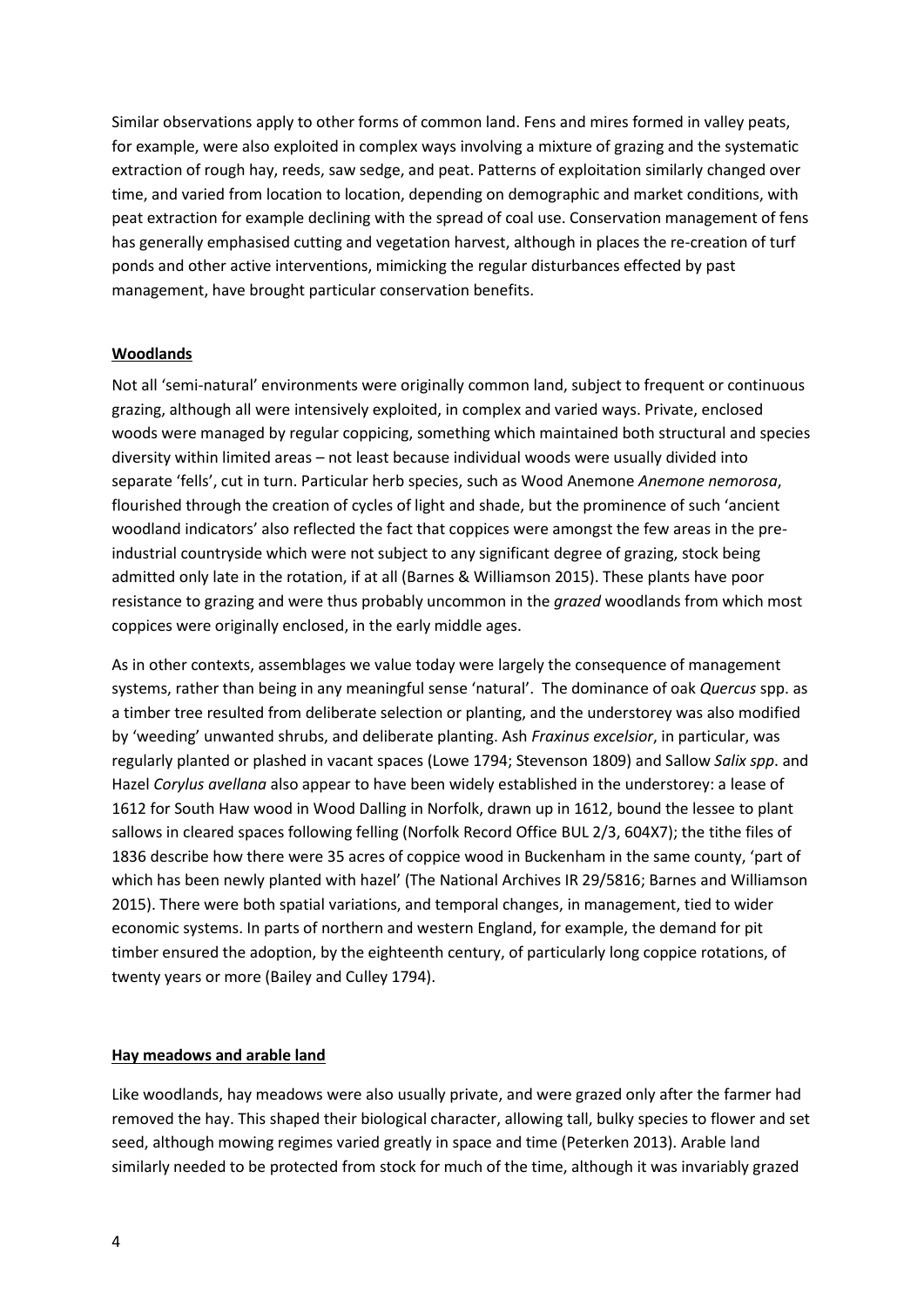after the harvest and during the fallow period. Much was farmed as *open fields*, containing the strips of many people, subject to varying degrees of communal regulation, and to seasonal common grazing. Open fields were hugely diverse in form (Hall 2014) but in the most developed systems, found in the Midlands, they occupied almost the entire area of each parish. It is sometimes assumed that such landscapes provided few habitats for anything other than arable weeds, but this again is to underrate the complexity of early landscapes. Narrow unploughed 'balks' often separated the individual cultivated strips while other areas of unploughed ground, managed as pasture or meadow, were often present, running in ribbons through the furlongs (Williamson *et al*. 2013). Both provided, with the adjacent arable, a fine-grained juxtaposition of perennial and ruderal elements. The balks were subject to episodic grazing during the fallow season and after harvest, providing refuges for stress-tolerant grassland perennials unable to survive in ungrazed closed swards or under conditions of constant grazing. Babbington in 1860 memorably bemoaned how, as a consequence of enclosure in west Cambridgeshire 'the "balks", with the various plants which grew upon them' had been 'destroyed by the plough. Thus the native plants have suffered … Where they were once abundant they are now rarely to be found'. This complex landscape of episodically grazed and scuffed grassland, arable and ruderal fallows is entirely missing from the modern repertoire of 'seminatural habitats'.

Much farmland in England, especially in the south-east and the west of the country, always lay in hedged fields. Elsewhere, hedges proliferated steadily through the sixteenth, seventeenth and eighteenth centuries, as open fields were progressively enclosed. Like everything else, hedges were managed with remarkable intensity, to ensure that they remained stock-proof, and to provide an abundance of firewood in this fuel-hungry world. Some were *plashed* or *laid* every ten to fifteen years, others coppiced, but either way they were subjected to regular and repeated cycles of change, and provided a high degree of ecological heterogeneity – not least because different hedges on a property would be at a different stage in the cycle of management.

### **Lessons for the future**

Given the present, highly fragmented state of habitats, simply mimicking 'traditional management' may not be enough to sustain particular species. Moreover, there are important *conceptual* issues, as we have noted, involved in such an approach. Apart from the fact that much about past practices remains unknown, the manner in which these clearly changed over time makes re-establishment to a particular 'baseline' essentially arbitrary. Indeed, the 'semi-natural habitats' themselves have an arbitrary character: they are accidents of history, shaped by now redundant economic systems as much as by natural processes (Dolman *et al*. 2012; Williamson 2013). They represent only some of the environments which once existed, and a small sub-set of all those which *might* have been created, and sustained, had different forms of management developed, under different economic, technological or social conditions.

The adoption of a range of complementary strategies in order to maximise opportunities for wildlife in a rapidly changing world would seem to be the most appropriate way forward. One of these would be re-wilding, a particularly suitable approach where extensive areas of land can be deployed for conservation, but less easy in densely-settled regions. A second would be a continuation of the established policy, of managing key habitats along 'traditional' lines, although with greater attention paid to the true character of past land use systems. But this brief review also suggests a third route.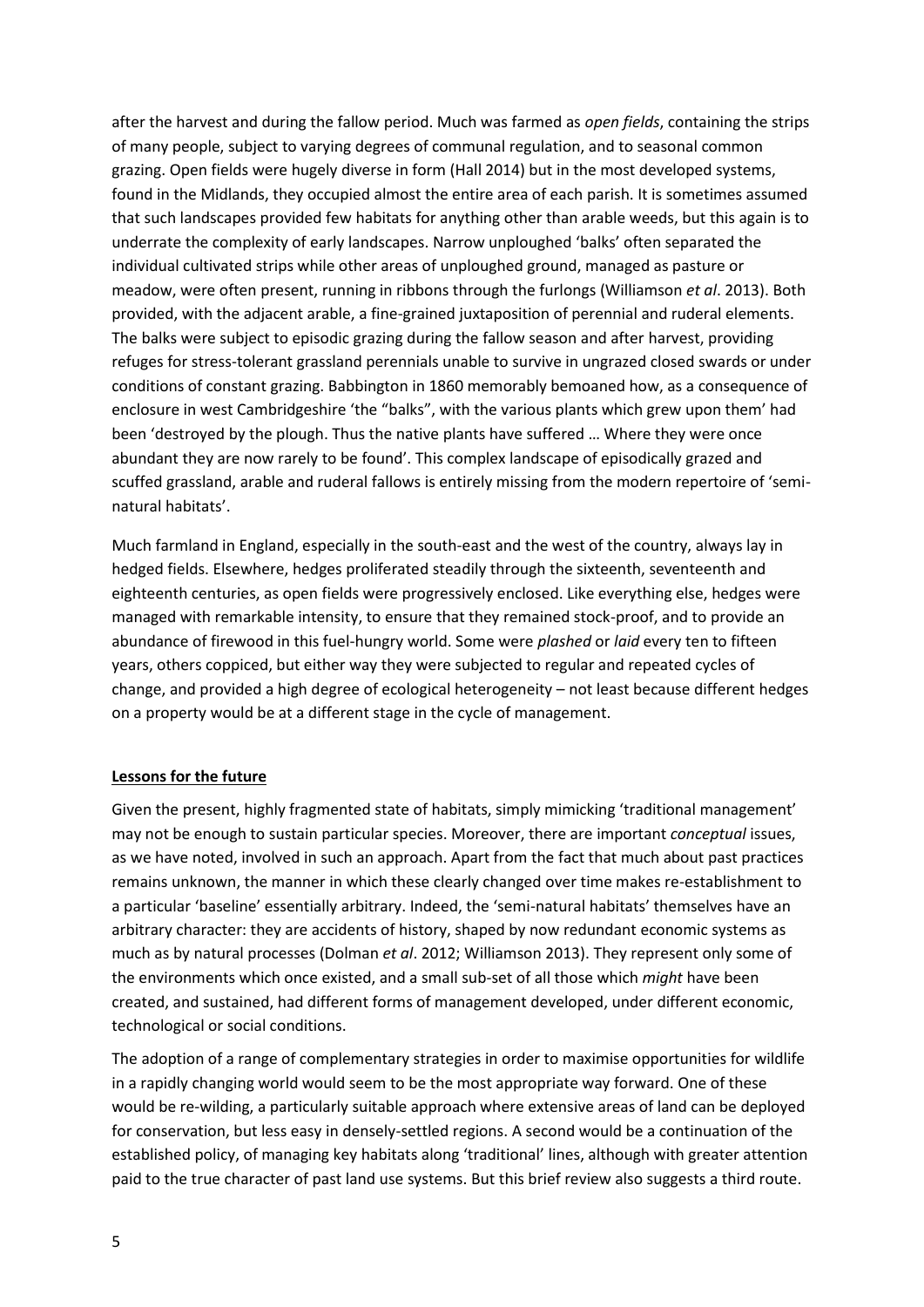Already, large-scale wetland habitats are being actively designed in order to promote certain species, or guilds of species, such as the RSPB's large new reserves on former agricultural land at Lakenheath in Suffolk or Wallasea Island in Essex, where water levels, grazing regimes and vegetation harvesting are directed towards specific conservation objectives (Ausden *et al*. 2014).

But we could go further, especially with terrestrial habitats. The absence of historic stability – of a 'baseline' model for particular habitats - blurs the distinction between the replication of 'tradition' and the adoption of new practices. New systems of intervention could be devised which would create a range of habitats and landscapes which have *never* existed before, but which might be of considerable benefit to certain endangered species or groups of species. Conservation could apply, in novel ways, the key principles which shaped wildlife diversity in managed landscapes in the past. For example, anthropogenic sites with low nutrient status could be created by the addition of mineral or industrial spoil, or by managing mineral spoil heaps or other brownfield land; experiments could be made with the adoption of more diverse physical disturbance practices, especially on heathland but also on former low grade farmland acquired by conservation bodies. Which of these three broad approaches should be adopted in which contexts will depend on many factors, including the availability of land, the resources available for conservation, the requirements of existing wildlife at different sites and the vision of those championing the conservation in the future. However, it is possible that by studying the past we can not only learn how to improve 'traditional' management, but also how to devise quite new modes of intervention.

#### Box

### **Historic management: a wildlife panacea?**

Past management practices created most of the particular environments we now regard as of key conservation importance, ensuring a diversity of habitats – in close proximity – which can seldom have been matched in the 'wildscape'. But they could also be inimical to biodiversity, and some of the landscape features currently regarded as of high conservation value are likely to have been considerably less frequent in historic times.

### **Intensive grazing**

Intensive grazing would have removed seed-heads, flowering herbs, dead stems and potential invertebrate overwintering sites such as tussocks: it was thus detrimental to many, although not all, invertebrate habitats (Lake *et al*. 2001; Alexander *et al.* 2005; McBride *et al.* 2011).

#### **Dead wood**

Demand for fuel was often so high that dead wood in the form of fallen trees and branches must have been rare, judging from the frequency with which people were convicted for 'hedge-breaking' – removal of wood from hedges. Howlett in 1807 described how, in Essex, the traditional method of erecting well-constructed dead hedges to protect the regrowth of the local hedges after coppicing was being abandoned, for they were 'sure to be torn up …by the destitute poor, who from deficiency of wages, are utterly unable to purchase fuel, and compelled to steal it, or perish with cold' (Young 1807). Nor was there as much dead wood and heart-rot in ancient trees as we usually assume. Most timber trees were felled before they reached fifty years of age (Bailey & Culley 1794) and even pollards, having reached middle-age, were usually taken down and replaced. As Thomas Hale explained in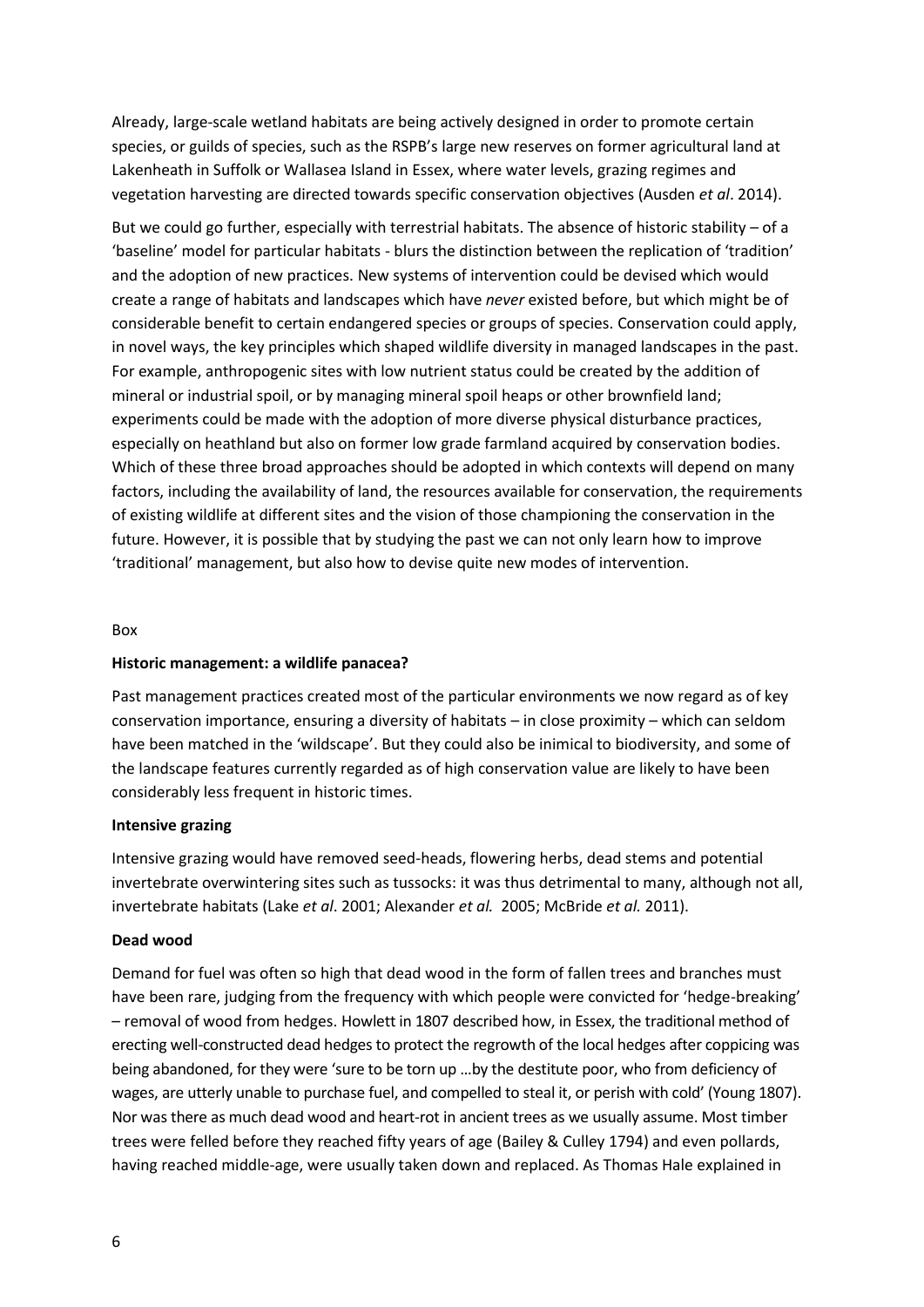1756, 'Pollards usually, after some Lopping, grow hollow and decay. .. The Produce of their Head is less, and of slower Growth' (Hale 1756). Middleton, railing against the dominance of old pollards in the hedges of East Anglia, commented disparagingly that these were 'of every age, *under perhaps two hundred years*' [our italics] (Middleton 1798).

### **Disturbance**

The density of people working in the countryside would have been far, far greater than today, rendering many areas unsuitable for those mammals and birds unable to withstand significant levels of disturbance. The very low numbers of deer that evidently existed across most of lowland England before the twentieth century is clear enough testimony to that.

**Paul Dolman** is Professor of Conservation Ecology at the University of East Anglia and researches multi-taxa effects of conservation management in human landscapes.

**Tom Williamson** is Professor of Landscape History at the University of East Anglia.

**Rob Fuller** is an Honorary Professor at the University of East Anglia and an emeritus Research Fellow of the British Trust for Ornithology.

**Gerry Barnes** is a landscape researcher and an Honorary Fellow of the School of History at the University of East Anglia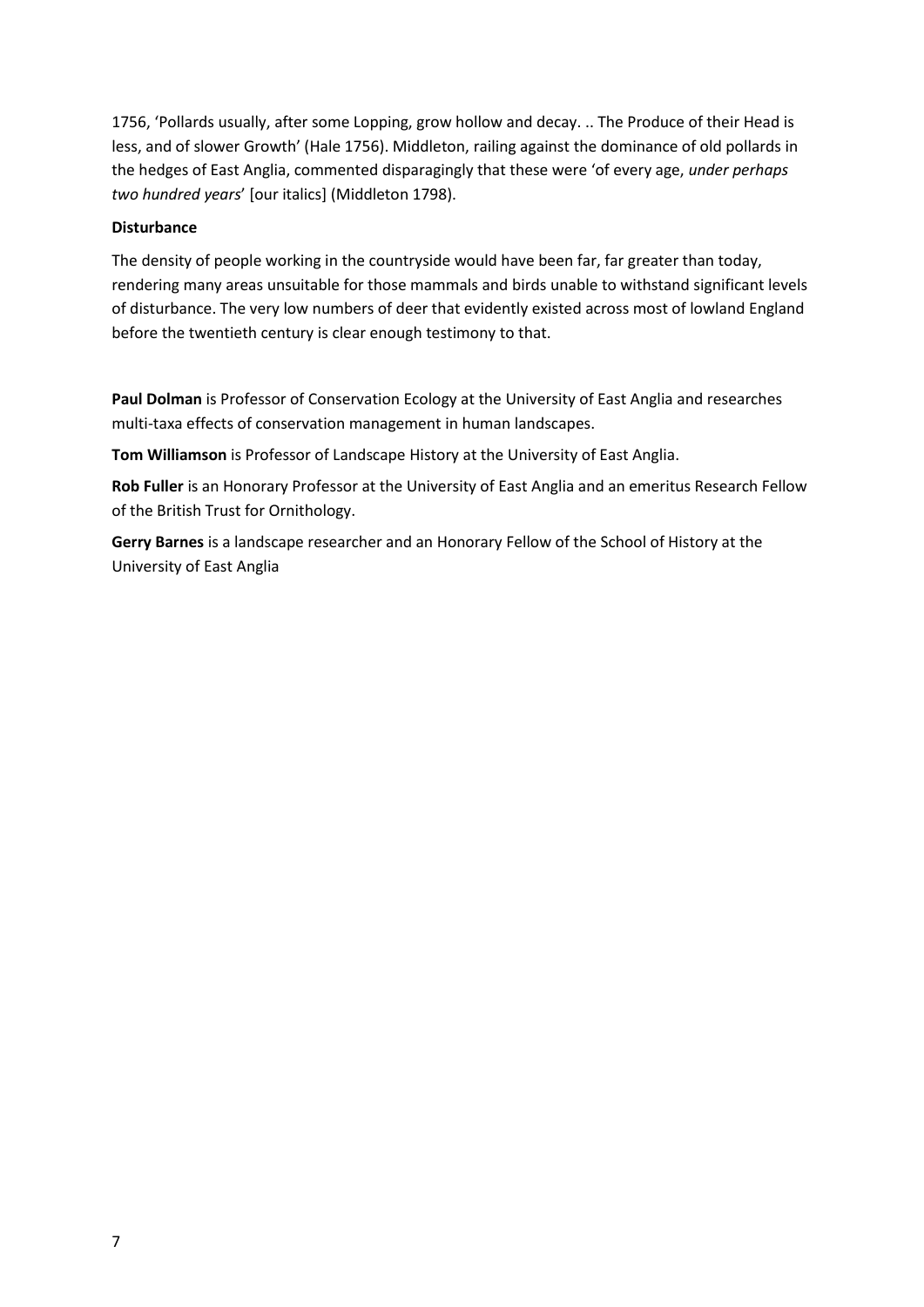### **References**

Alexander, K., Colenutt, S. & Denton, J. (2005) *Managing Priority Habitats for Invertebrates*, 2nd edn*.*  Buglife – The Invertebrate Conservation Trust, Peterborough

Ausden, M., Hirons, G., Lock, L. & White, G. (2014) Managing and re-creating wetlands in Britain for potential colonists. *British Birds*, **107**, 726-755.

Babbington, C.C. (1860) *Flora of Cambridgeshire*. John Van Voorst, Cambridge.

Bailey, J. & Culley, G. (1794) *General View of the Agriculture of the County of Northumberland*, London.

Barnes, G., Dallas, P., Thompson, H., Whyte, N. & Williamson, T. (2007) Heathland and wood pasture in Norfolk: ecology and landscape history. *British Wildlife*, **18**, 395-403.

Barnes, G. & Williamson, T. (2015) *Rethinking Ancient Woodland: The Archaeology and History of Woods in Norfolk*. University of Hertfordshire Press, Hatfield.

Barrett-Lennard, T. (1921) Two hundred years of estate management at Horsford during the  $17<sup>th</sup>$  and 18th centuries. *Norfolk Archaeology*, **20**, 57-139.

Dolman, P.M., Panter, C. & Mossman, H.L. (2010) *Securing Biodiversity in Breckland: Guidance for Conservation and Research. First Report of the Breckland Biodiversity Audit*. University of East Anglia, Norwich.

Dolman, P. M., Panter, C. J. & Mossman, H. L. (2012) The biodiversity audit approach challenges regional priorities and identifies a mismatch in conservation. *Journal of Applied Ecology*, **49**, 986-997.

EC (1992) *Council Directive 92/43/EEC of 21 May 1992 on the Conservation of Natural Habitats and of Wild Fauna and Flora*. European Commission, Brussels.

Fuller, R.J., Williamson, T., Barnes, G. & Dolman, P.M. (2017) Human activites and biodiversity opportunities in pre-industrial cultural landscapes: relevance to conservation. *Journal of Applied Ecology*, **54**, 459-469.

Groves, J.A., Waller, M.P., Grant, M.J. & Schofield, J.E. (2012) Long-term development of a cultural landscape: The origins and dynamics of lowland heathland in southern England. *Vegetation History and Archaeobotany*, **21**, 453-470.

Hale, T. (1756). *A Compleat Body of Husbandry*. London.

Hall, D. (2014) *The Open Fields of England*. Oxford University Press, Oxford.

Hayhow, D.B., Burns, F., Eaton, M.A., *et al*. (2016) *State of Nature 2016*. The State of Nature partnership.

Kerridge, E. (1993) *The Common Fields of England.* Manchester University Press, Manchester.

Kirby, P. (1992 & 2001) *Habitat Management for Invertebrates: A Practical Handbook.* RSPB, Sandy.

Kirby, K.J. & Drake, C.M. (eds) (1993) *Dead Wood Matters: The Ecology and Conservation of Saproxylic Invertebrates in Britain*. English Nature, Peterborough.

Lake, S., Bullock, J.M. & Hartley, S. (2001) Impacts of Livestock Grazing on Lowland Heathland. *English Nature Research Reports 422*. English Nature, Peterborough.

Lowe, R. (1794) *General View of the Agriculture of the County of Nottingham*, London.